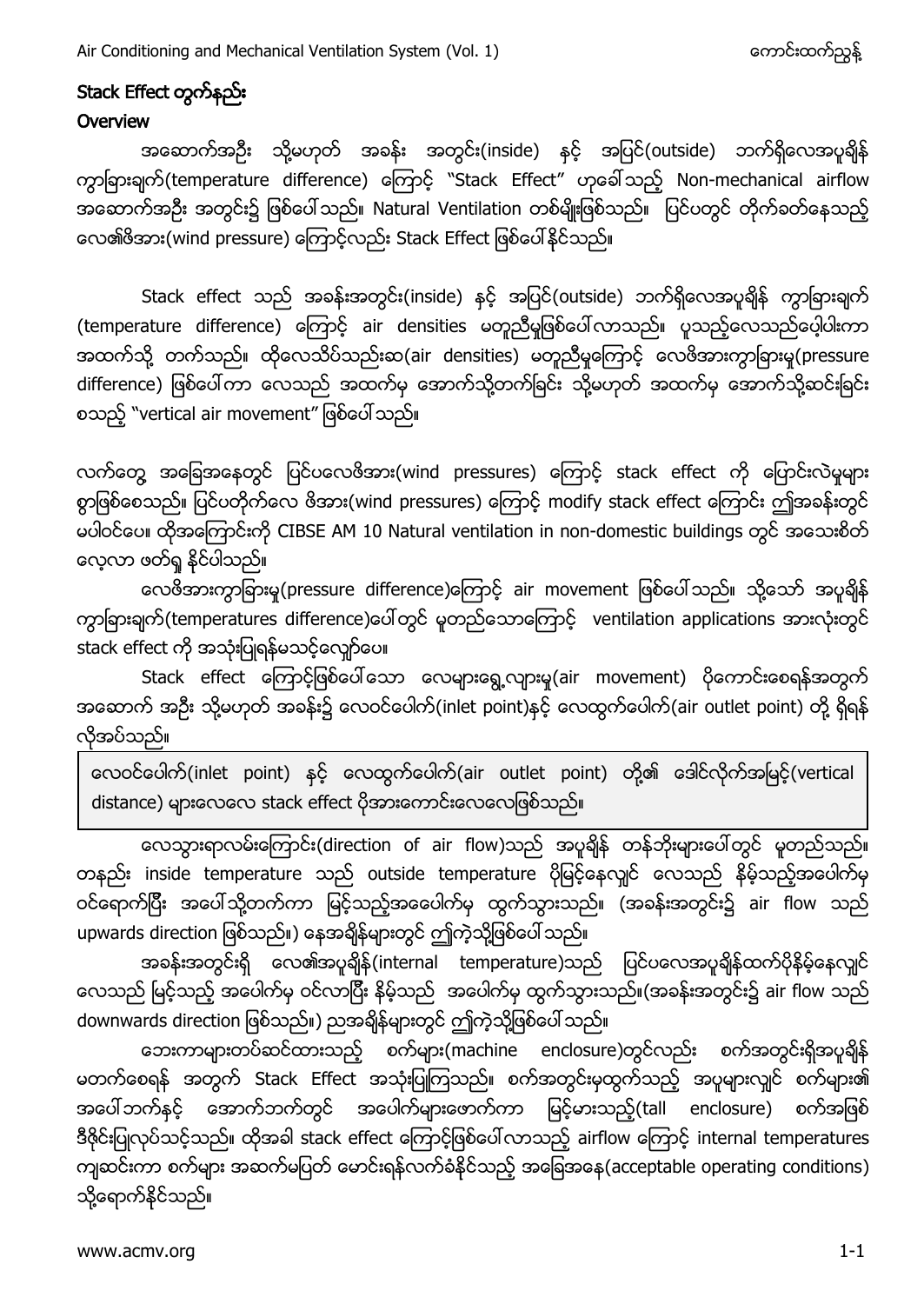CIBSE Guide A မှ chapter 4 တွင် Standard calculations(နမူနာ အဆောက်အဦးတစ်ခုအတွက် airflow ခန့်မှန်ပုံ တွက်နည်းပုံစံ)များကို ကိုးကားနိုင်သည်။ လေဖိအား(wind pressure)ကို ပါထည့်တွက်ထားသည့် တွက်နည်းကိုလည်း chapter 4 တွင် တွေ့နိုင်သည်။ ပို၍ရှုပ်ထွေးခက်ခဲ သည့် အဆောက်အဦး များ(more complex arrangement of opening layouts)အတွက် အချက်အလက်များကို CIBSE publication AM10 Natural ventilation in non-domestic buildings 2005 တွင် မှီငြမ်းကိုးကား နိုင်ပါသည်။

### Design information required

- (က) အမျိုးအစား(Type)၊ အရွယ်အစား(size) နှင့် လေဝင်လေထွက်ပေါက်များ တည်ရှိရာနေရာ(location of openings)
- (ခ) လေဝင်ပေါက်နှင့် လေထွက်ပေါက်(opening) များ၏ အမျိုးအစား(type) နှင့် ပုံသဏ္ဍန်(shape)တို သည် airflow ကို အကျိုးသက်ရောက်မှု ရှိစေသောကြောင့် အတိအကျတိုင်းတာရန် လိုအပ်သည်။

# Key design inputs

- (က) အတွင်းအပူချိန် (Inside air temperatures) နင့် ပြင်ပလေအပူချိန် (outside air temperatures) ကို (°C) ဖြင့်သိရန် လိုအပ်သည်။ အတွင်းနင့် အပြင်အပူရှိန်ခြားနားချက်ကြောင့်(difference between inside and outside temperatures) လေသိပ်သည်းဆ(density)ကွဲပြားကာ လေဖိအား(pressure)ကွာခြားမှု ဖြစ်ပေါ် လာသည်။ လေဗိအား(pressure) ကွာခြားမှုကြောင့် stack effect ဖြစ်ပေါ် လာသည်။
- (ခ) ေလေဝင်ပေါက်နှင့် လေထွက်ပေါက် အမြင့်အကွာအဝေး(Height difference between inlet and outlet) ကို မီတာ(m) ဖြင့်သိရန်လိုအပ်သည်။ လေဝင်ပေါက်နှင့် လေထွက်ပေါက်အမြင့်ကွာခြားချက်များလေလေ stack effect ပိုအားကောင်းလေလေဖြစ်သည်။

#### Design outputs

Cross ventilation ၊ single-sided ventilation စသည့် ventilation အမျိုးအစား(type)များ ၊ schedule of window types, actuators စသည့် method of control နည်းများ နှင့် schedule of transfer grilles ပါဝင်သည့် ventilation strategy နှင့် specification များကို သတ်မှတ်နိုင်ရန်ဖြစ်သည်။

- ventilation performance ကိုခန့်မှန်းရန်
- သင့်လျော်သည့် solar shading လိုအပ်ချက်များကို သတ်မှတ်ရန်
- air flow paths ကို ဖော်ပြထားသော Layout plan drawings ရေးဆွဲရန်
- သင့်လျော်သည့် control philosophy ချမှတ်ပေးရန် တိုဖြစ်သည်။

# Calculation approach(တွက်နည်း)

- (၁) building layout နှင့် သင့်လျော်သည့် တွက်နည်း ပုံစံကိုရွေးချယ်ပါ။
- (၂) inside နှင့် ပြင်ပလေအပူရှိန် (outside air temperature) တို့ကို သတ်မှတ်ပါ။ weather data များ မှ ရယူပါ။
- (၃) လေဝင်ပေါက်နှင့် လေထွက်ပေါက်တို့၏ အမြင့်ကွာခြားချက်(height difference between the inlet and outlet points ) ကို ရှာပါ။ centre to centre distance ဖြင့်တွက်ရမည်။
- (၄) လေဝင်ပေါက်နှင့် လေထွက်ပေါက်တို့၏ အမျိုးအစား(type), အရွယ်အစား(size)နှင့် ပုံသဏ္ဍန်(shape) တို့ကို သတ်မှတ်ပါ။ (some factors in the equation may vary according to this)
- (၅) အဆောက်အဦးအတွင်းတွင် ဖြစ်ပေါ်မည့် volume flow rate ကို တွက်ရန်အတွက် ပုံသေနည်း ညီမျခြင်းများတွင် တန်ဘိုးများ(values)ကို ထည့်ပါ။

# တွက်နည်းဥပမာ

www.acmv.org 1-2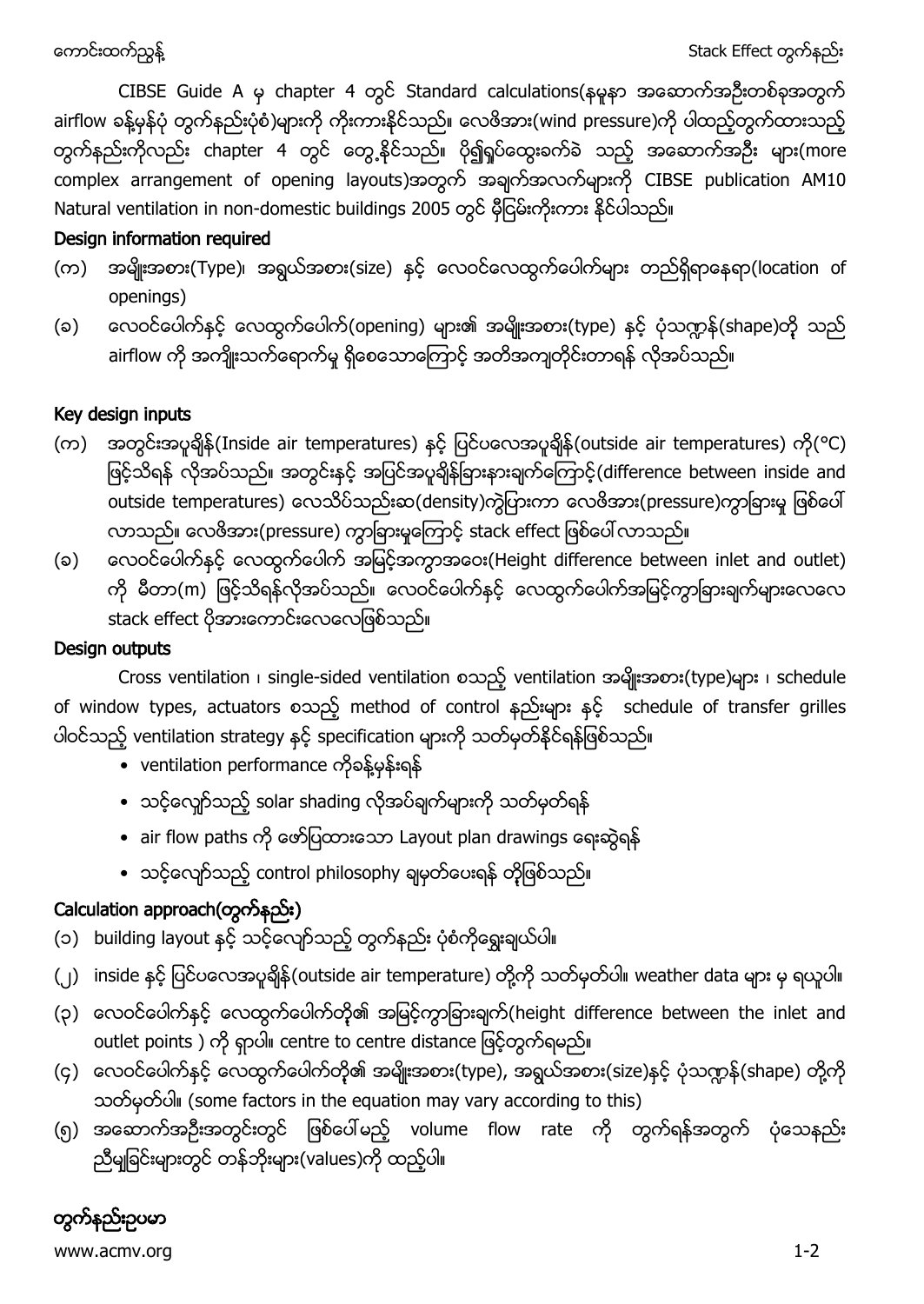ကောင်းထက်ညွန့် Air Conditioning and Mechanical Ventilation System (Vol. 1) အဆောက်အဦးတွင်း၌ အပူချိန်ကွာခြားချက်ကြောင့်ဖြစ်ပေါ် သည့် သဘာဝအတိုင်းလေစီဆင်းခြင်း(natural airflow) ကို အောက်တွင်ဖော်ပြထားသည့် Design data များအတိုင်းတွက်ပါ။

# Design data

အဆောက်အဦး၌ ventilation အတွက် အပေါက်လေးပေါက်ရှိသည်။(four openings for ventilation)။ အနိမ့်အမြင့်အားဖြင့် နှစ်ပေါက်မှာ အနိမ့်ဘက်တွင်ရှိပြီး ကျန်နစ်ပေါက်မှာ အမြင့်ဘက်တွင်ရှိသည်။ နံရံအားဖြင့် နှစ်ပေါက်မှာ နံရံတစ်ဘက်တွင်ရှိပြီး ကျန်နှစ်ပေါက်မှာ မျက်နှာခြင်းဆိုင်နံရံဘက်တွင်ရှိသည်။

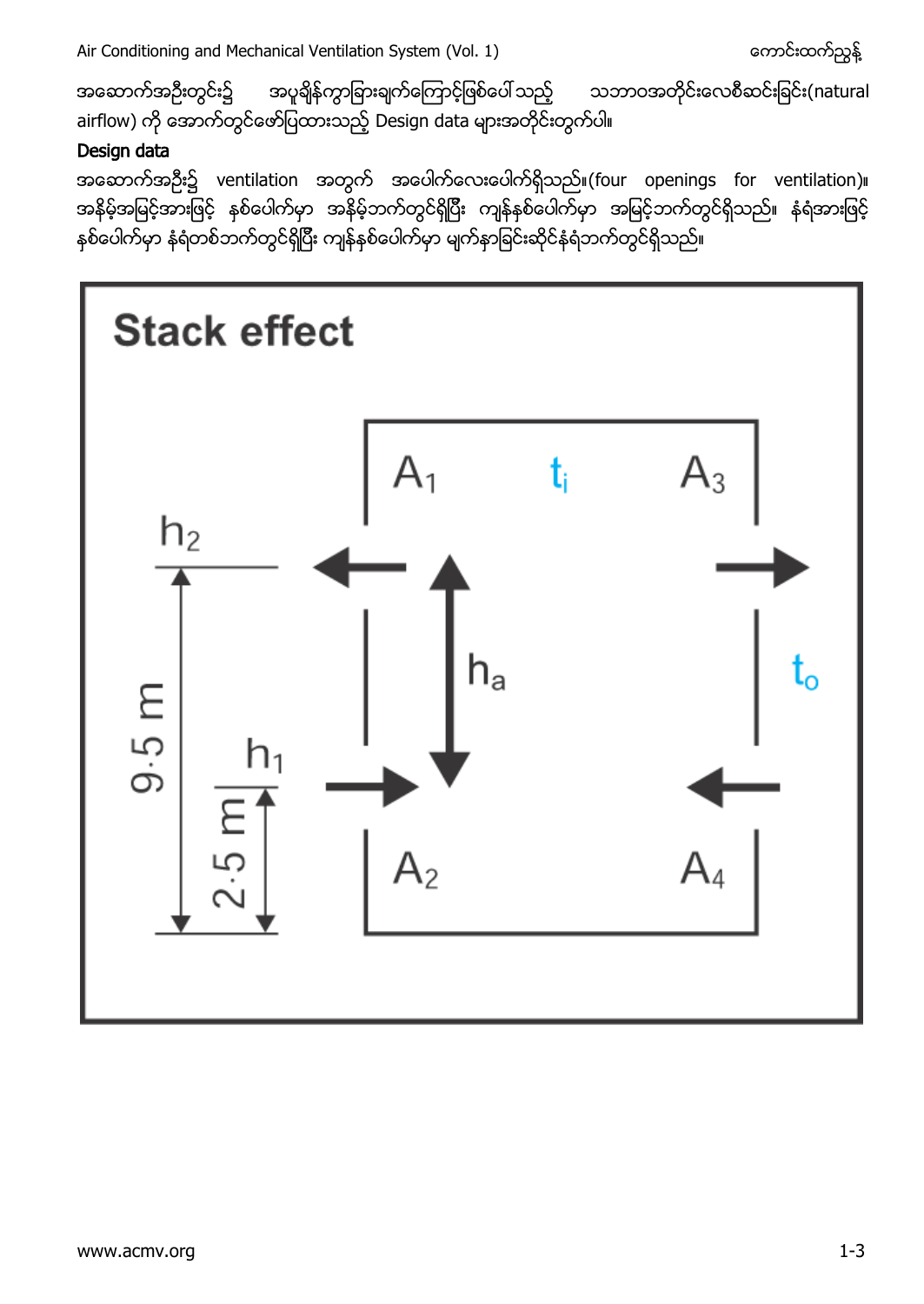Where:

 $t_i$  = Mean inside temperature (°C)  $t_{0}$  = Mean outside temperature (°C)  $A_1$ ,  $A_2$ ,  $A_3$ ,  $A_4$  = Opening areas (m<sup>2</sup>)  $h_1$ ,  $h_2$  = heights above ground of centres of openings (m)  $h_a$  = Difference between heights  $h_1$  and  $h_2$  $(9.5 m - 2.5 m = 7 m)$ 

Using equation:

$$
Q_{b} = C_{d} \times A_{b} \times \left(\frac{2 \times \Delta t \times h_{a} g}{\overline{t} + 273}\right)^{0.5}
$$

Where:

 $Q_b$  = volumetric flow-rate due to stack effect only (m<sup>3</sup>/s)  $C_d$  = discharge coefficient (value for a sharp opening is 0.61)  $A<sub>b</sub>$  = equivalent area for ventilation by stack effect only (m)

 $g =$  acceleration due to gravity (9.81 m/s<sup>2</sup>)

 $\bar{t}$  = mean of t<sub>i</sub> and t<sub>o</sub> (<sup>o</sup>C)

 $\Delta t$  = temperature difference between inside and outside

 $A<sub>b</sub>$  = found from:

$$
\frac{1}{A_b^2} = \frac{1}{(A_1 + A_3)^2} + \frac{1}{(A_2 + A_4)^2}
$$

Area of openings:

 $A_1 = 1$  m<sup>2</sup>  $A_2 = 0.75$  m<sup>2</sup>  $A_3 = 1 m^2$  $A_4 = 0.75$  m<sup>2</sup>

Temperatures:

Summer

 $t_i = 22^{\circ}C$  $t_{0} = 26$ °C

Therefore:

 $\Delta t = 26 - 22 = 4$ °C  $\overline{t}$  = (22 + 26)/2 = 24 °C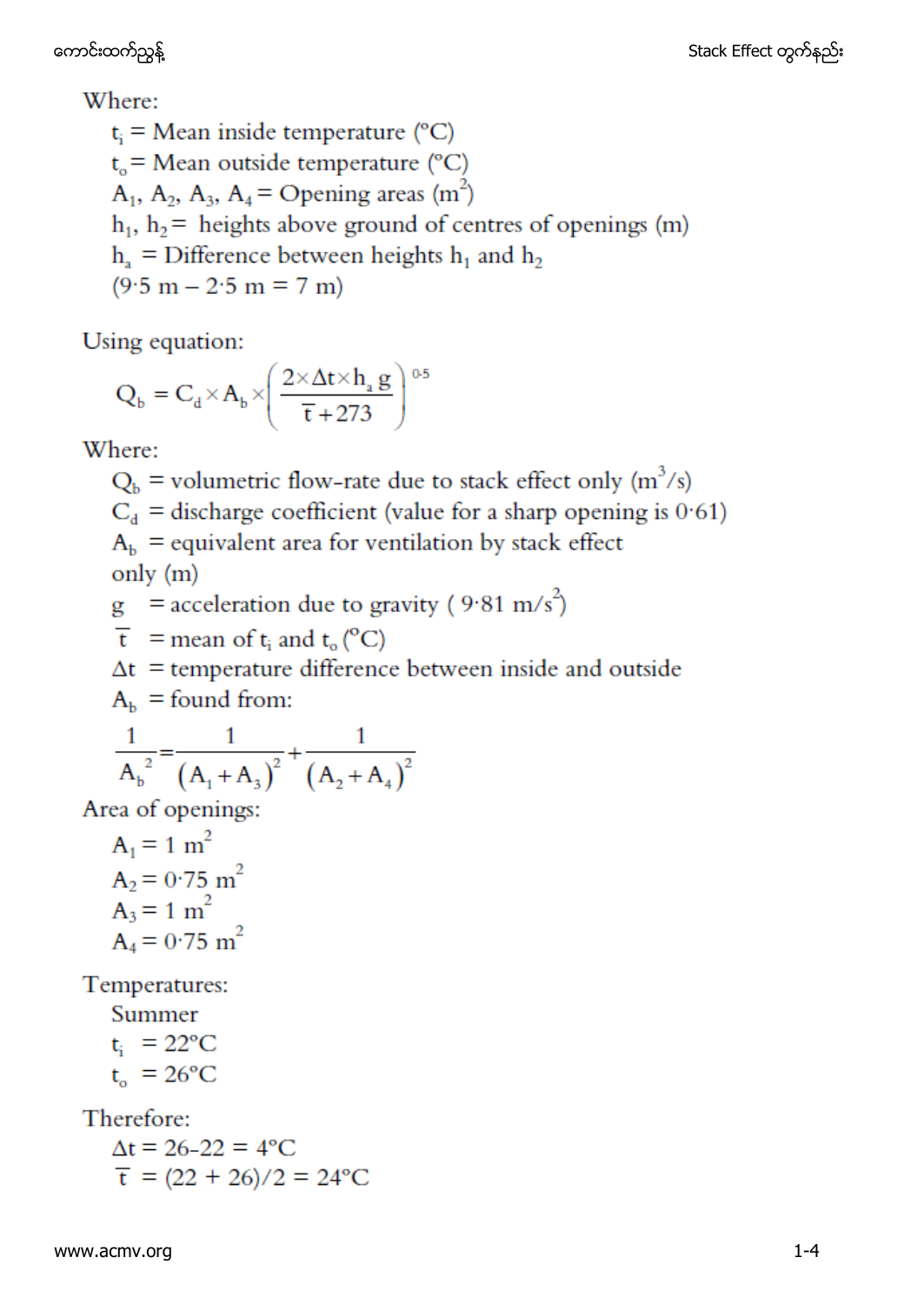Find  $A<sub>b</sub>$ 

$$
\frac{1}{A_b^2} = \frac{1}{(1+1)^2} + \frac{1}{(0 \cdot 75 + 0 \cdot 75)^2}
$$
  

$$
\frac{1}{A_b^2} = \frac{1}{2^2} + \frac{1}{1 \cdot 5^2}
$$
  

$$
\frac{1}{A_b^2} = \frac{1}{4} + \frac{1}{2 \cdot 25}
$$
  

$$
\frac{1}{A_b^2} = 0 \cdot 25 + 0 \cdot 444 = 0 \cdot 694
$$
  

$$
\frac{1}{0 \cdot 694} = A_b^2
$$
  

$$
1 \cdot 44 = A_b^2
$$

Therefore:

 $A_b = \sqrt{1.44} = 1.20 \text{ m}^2$ 

With all the variables found the flow rate can be calculated:

$$
Q_b = 0.61 \times 1.2 \times \left(\frac{2 \times 4 \times 7 \times 9.81}{24 + 273}\right)^{0.5}
$$

$$
Q_b = 0.732 \times \left(\frac{549.36}{297}\right)^{0.5}
$$

$$
Q_{b} = 0.732 \times (1.849)^{0.5}
$$

Therefore:

$$
Q_b = 0.732 \times 1.36 = 0.995
$$
 m<sup>3</sup>/s

### Design Watch Points

(က) တေတိုက်ရာဘက်(direction of airflow)သည် ပြင်ပအပူချိန်(outside temperature)ပေါ်တွင် မှုတည်သောကြောင့် ပြင်ပအပူရျိန်(outside temperature) ကြော လေစီးဆင်ရာဘက်(airflow direction)သည် ပြောင်းလဲလိမ့်မည်။ ထိုကြောင့် ပြင်ပအပူရှိန်(outside temperature)ပြောင်းလဲခြင်း ဖော်မည့် အချက်များကို သတိထားပါ။